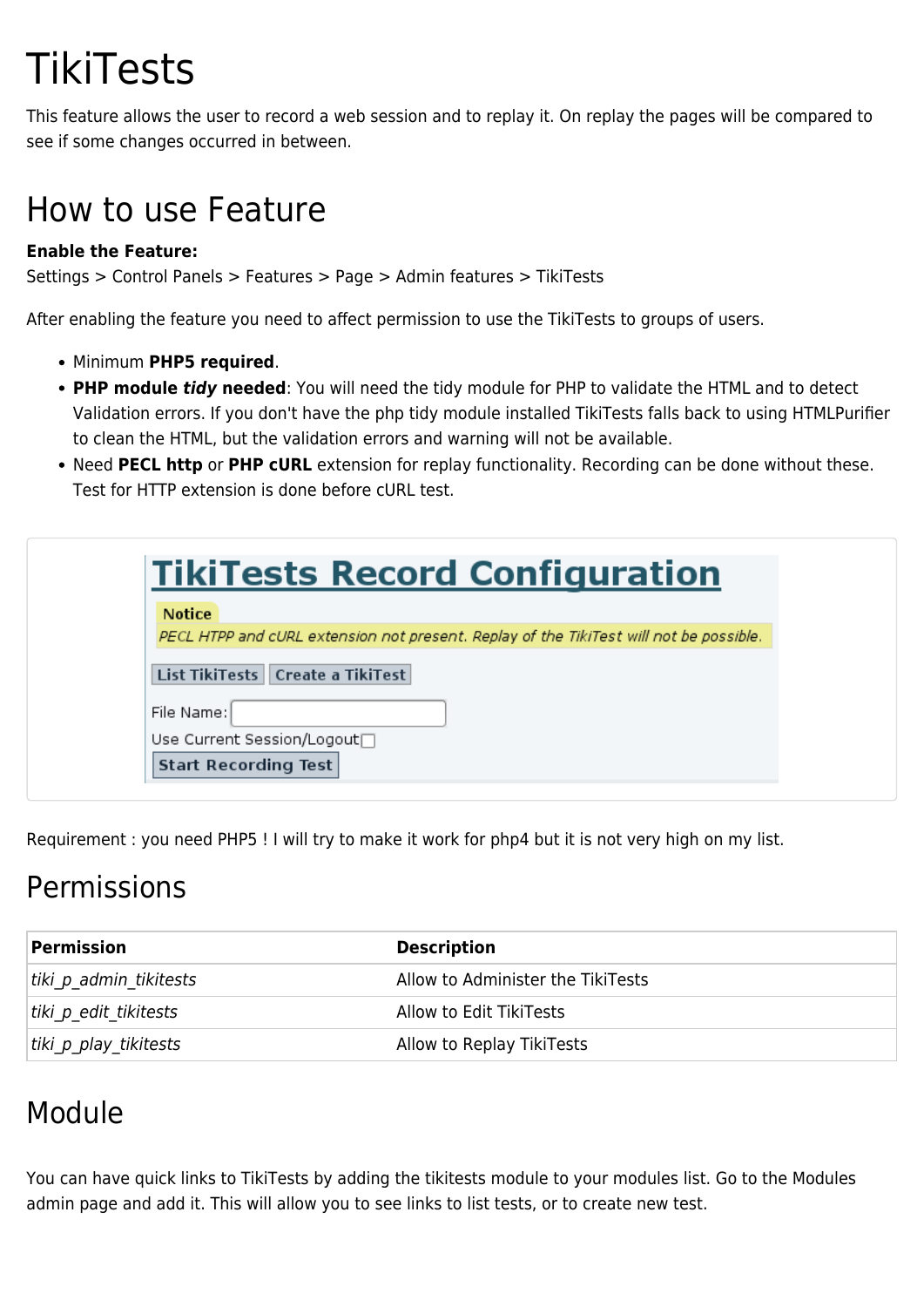### Recording a Test

If you have added the TikiTests module to your side/top bar then click on the link 'Create a TikiTest', else go to tiki\_tests/tiki-tests\_record.php.

You have to enter the name of the test, it is the name of the XML file that will hold all the recorded informations. This file will be in tiki tests/tests/<the\_name\_you\_entered>.xml.

You can check the checkbox 'Use Current Session' if you don't want that TikiTest log you out before the recording starts. If you don't check the box you will logout and you will record a full session with login and navigation.

Once you press the button 'Start Recording the Test' you will see a top bar that allows you to :

- pause the test, so you can navigate without recording
- resume the test if you have paused it
- stop the test and go to the Edit page. Once on this page the recording stops

| <b>TikiTest Trial</b>                      |                     | Recording to pause press the<br>pause button <sup>0</sup> | ◀                                             |
|--------------------------------------------|---------------------|-----------------------------------------------------------|-----------------------------------------------|
|                                            | $\mathbb{A}$<br>- 8 |                                                           |                                               |
|                                            |                     | Find                                                      | in<br>Entire Site C<br>Go                     |
| Menu<br>Home<br>Search<br>Contact us<br>-- | <b>HomePage</b>     | $\circledcirc$<br>H                                       | Login<br>Logged in as: admin<br><b>Logout</b> |

You can see the list of tests created with 'tiki-tests\_list.php' :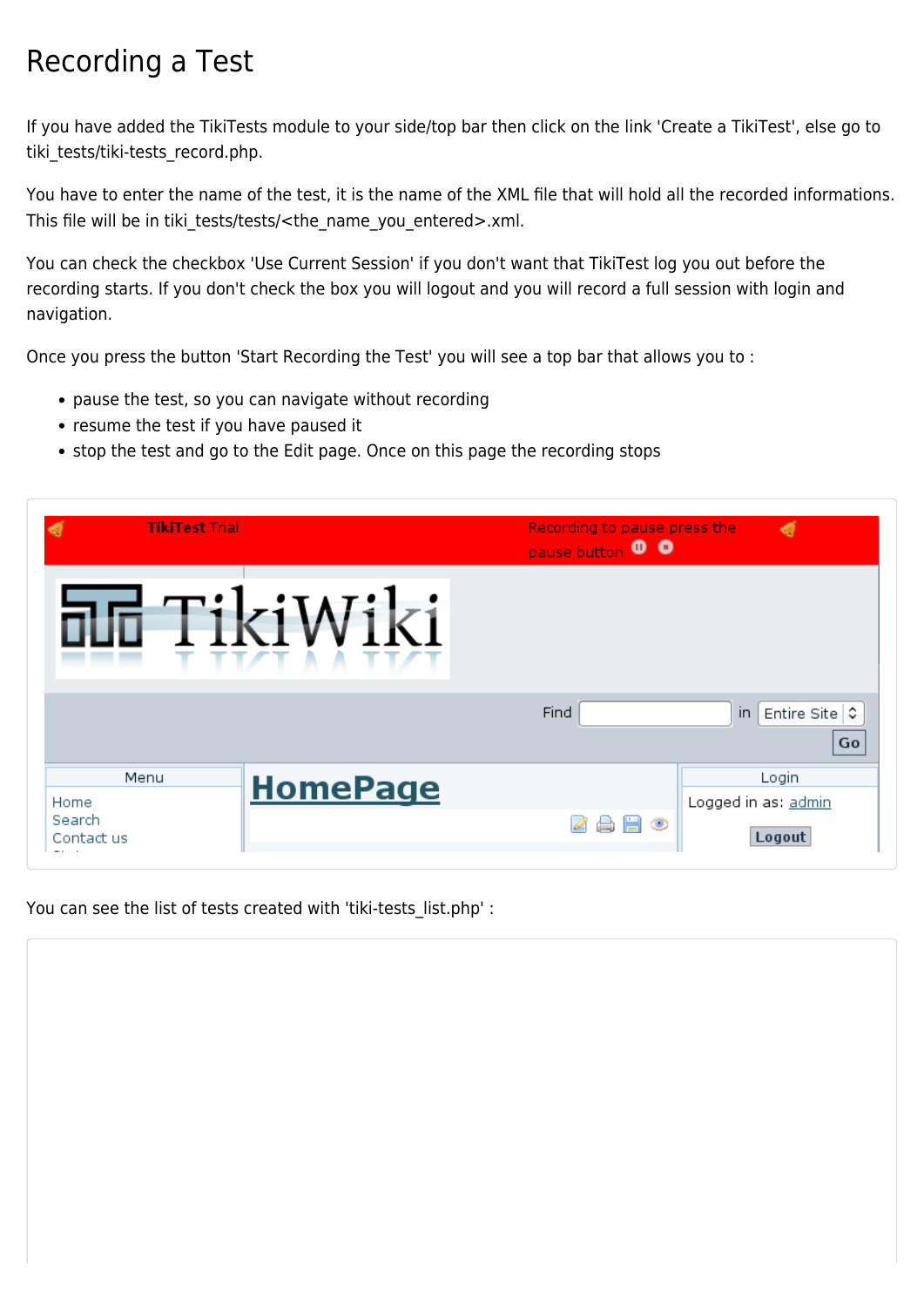| <b>TikiTests List</b>            |                                      |
|----------------------------------|--------------------------------------|
|                                  |                                      |
| <b>Notice</b>                    |                                      |
| cURL extension present           |                                      |
| List TikiTests Create a TikiTest |                                      |
|                                  |                                      |
| Page: 1/1<br>1                   |                                      |
| <b>File Name</b>                 | <b>Actions</b>                       |
| Trial.xml                        | $\times$ $\triangleright$ 0          |
| Trial2.xml                       | $\times$ $\rightarrow$ $\mathscr{D}$ |

#### Edit a TikiTest

To edit a TikiTest go to the TikiTests list and select 'Edit'.

|                              | TikiTest:Trial.xml                                       |  |
|------------------------------|----------------------------------------------------------|--|
|                              |                                                          |  |
|                              |                                                          |  |
| <b>Notice</b>                |                                                          |  |
| cURL extension present       |                                                          |  |
|                              |                                                          |  |
|                              | List TikiTests   Create a TikiTest   Replay the TikiTest |  |
| Options                      |                                                          |  |
| □Summary mode                |                                                          |  |
| $\Box$ Show Page Differences |                                                          |  |
|                              | $\Box$ Show Tidy Errors and Warnings                     |  |
| $\Box$ Show POST Data        |                                                          |  |
|                              | □Use Current Session/Logout                              |  |
|                              | Refresh                                                  |  |
|                              |                                                          |  |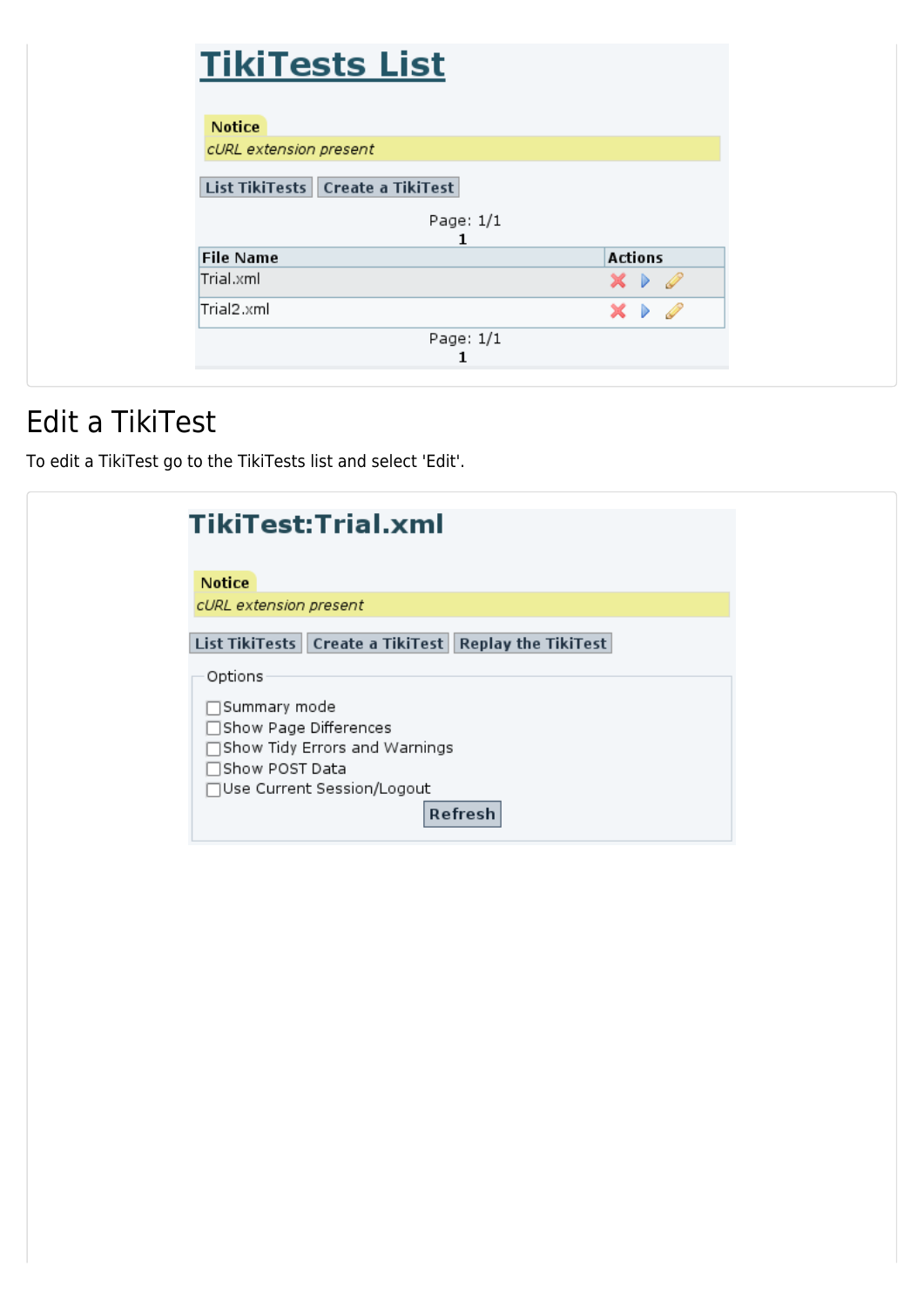| Element to compare (Xpath expression):<br>Test Xpath Expression<br>$\sqcap$ Delete this link<br>Request: GET http://localhost/tiki20svn/tiki_tests/tiki-tests_record.php<br>Element to compare (Xpath expression):<br>Test Xpath Expression<br>Delete this link<br>Request: POST http://localhost/tiki20svn/tiki_tests/tiki-tests_record.php<br>Element to compare (Xpath expression):<br>Test Xpath Expression<br>$\Box$ Delete this link<br>Request: GET http://localhost/tiki20svn/tiki-logout.php<br>Element to compare (Xpath expression):<br>Test Xpath Expression<br>□Delete this link<br>Request: GET http://localhost/tiki20svn/tiki-index.php<br>Element to compare (Xpath expression):<br>Test Xpath Expression | Request: POST http://localhost/tiki20svn/tiki_tests/tiki- | tests_list.php?action=Remove&filename=Trial.xml |
|----------------------------------------------------------------------------------------------------------------------------------------------------------------------------------------------------------------------------------------------------------------------------------------------------------------------------------------------------------------------------------------------------------------------------------------------------------------------------------------------------------------------------------------------------------------------------------------------------------------------------------------------------------------------------------------------------------------------------|-----------------------------------------------------------|-------------------------------------------------|
|                                                                                                                                                                                                                                                                                                                                                                                                                                                                                                                                                                                                                                                                                                                            |                                                           |                                                 |
|                                                                                                                                                                                                                                                                                                                                                                                                                                                                                                                                                                                                                                                                                                                            |                                                           |                                                 |
|                                                                                                                                                                                                                                                                                                                                                                                                                                                                                                                                                                                                                                                                                                                            |                                                           |                                                 |
|                                                                                                                                                                                                                                                                                                                                                                                                                                                                                                                                                                                                                                                                                                                            |                                                           |                                                 |
|                                                                                                                                                                                                                                                                                                                                                                                                                                                                                                                                                                                                                                                                                                                            |                                                           |                                                 |
|                                                                                                                                                                                                                                                                                                                                                                                                                                                                                                                                                                                                                                                                                                                            |                                                           |                                                 |
|                                                                                                                                                                                                                                                                                                                                                                                                                                                                                                                                                                                                                                                                                                                            |                                                           |                                                 |
|                                                                                                                                                                                                                                                                                                                                                                                                                                                                                                                                                                                                                                                                                                                            |                                                           |                                                 |
|                                                                                                                                                                                                                                                                                                                                                                                                                                                                                                                                                                                                                                                                                                                            |                                                           |                                                 |
|                                                                                                                                                                                                                                                                                                                                                                                                                                                                                                                                                                                                                                                                                                                            |                                                           |                                                 |
|                                                                                                                                                                                                                                                                                                                                                                                                                                                                                                                                                                                                                                                                                                                            |                                                           |                                                 |
|                                                                                                                                                                                                                                                                                                                                                                                                                                                                                                                                                                                                                                                                                                                            |                                                           |                                                 |
|                                                                                                                                                                                                                                                                                                                                                                                                                                                                                                                                                                                                                                                                                                                            |                                                           |                                                 |
|                                                                                                                                                                                                                                                                                                                                                                                                                                                                                                                                                                                                                                                                                                                            |                                                           |                                                 |
|                                                                                                                                                                                                                                                                                                                                                                                                                                                                                                                                                                                                                                                                                                                            |                                                           |                                                 |
|                                                                                                                                                                                                                                                                                                                                                                                                                                                                                                                                                                                                                                                                                                                            |                                                           |                                                 |
|                                                                                                                                                                                                                                                                                                                                                                                                                                                                                                                                                                                                                                                                                                                            |                                                           |                                                 |
|                                                                                                                                                                                                                                                                                                                                                                                                                                                                                                                                                                                                                                                                                                                            |                                                           |                                                 |

You will see all the URL recorded, you will be able to :

- edit the options of the test :
	- o Summary mode : display only success or failure of the test
	- Show Page Differences : show the difference in HTML code using HTMLDiff
	- o Show Tidy Errors and Warnings : show the warning and error in HTML validation
	- o Show POST Data : shows the data in the post section
	- Use Current Session/Logout : Use the current session for recording/replay instead of logging out first
- edit the Xpath Expression to compare the recorded and replayed content, you will be able to see what is compared be clicking on 'Test Xpath Expression'

#### Xpath expression

To have a full xpath syntax reference please consult the page [http://www.w3.org/TR/xpath](http://example.com) on the W3C web site.

As an example :

```
//div[@id='tiki-center']
```
select all the div from the page where the attribute 'id' is equal to 'tiki-center'